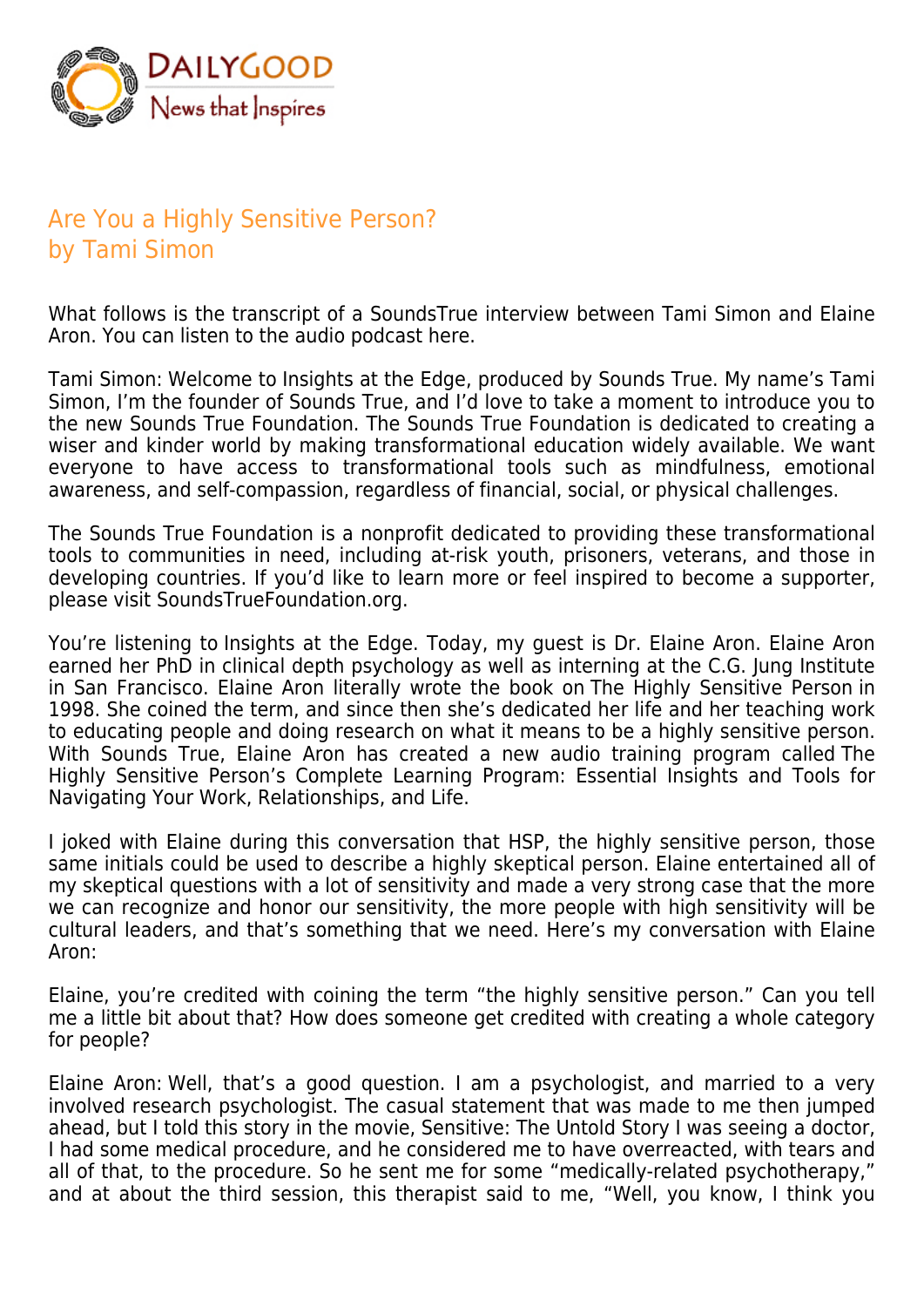might just be really highly sensitive. I'm highly sensitive, my husband is, all of the people I find worth knowing are highly sensitive."

I didn't know what to make of that, so I went home and began trying to research it, first just doing a search of all of the literature on the term "sensitive," and found that it was applied to gifted children, it was applied to good parents. But there really wasn't any definition of it in psychology, even though you see people using it all of the time. You know, very sensitive patients, something like that. So I got curious, then I did some interviews. Then my husband and I created a questionnaire of 60 items and boiled it down to a shorter one where they all—if you're true on one, you're likely to be true on the others.

And off it went. There was a newspaper article in the local paper, the Santa Cruz Sentinel, about our research. The next thing I knew, people were just inundating me about it. I eventually, out of that, wrote a book. I definitely was not planning to write a self-help book. It was the last thing I wanted to do, but it has happened and it has certainly changed my life a great deal.

So yes, you might wonder. A new term—when I interviewed people, I thought it might be introversion, but 30 percent of highly sensitive people are actually extroverts. The term "shyness" is sometimes applied to these people, or inhibitedness, but shyness is a fear of social judgment, and that is not innate. I consider this trait to be innate, and it is found in equal numbers of men and women. The innate part comes, in part, from understanding children's temperament, and there is something called an "inhibited temperament," which probably closer, but I don't find it a very descriptive term, really. And what would you rather have, an inhibited or an uninhibited child?

But I did look at the animal literature, and in at least 100 species, there are these two different personality types that have called various things, like timid and bold, which I also don't think is accurate. It seems to be a survival strategy that works for a minority, and the reason it's a minority, interestingly enough, is that if everyone were sensitive, there would be no payoff in terms of evolution and survival. So if everybody's found the same delicious grass that was hiding in the bushes, then it would all be eaten up, but only a minority find that.

And of course, sometimes what you've found in situation A that you then generalize to situation B to make yourself more successful doesn't work, so it also is an extra load on the nervous system to observe and process everything more carefully. But that's the main reason it's a minority. It's not that it's any kind of disorder or syndrome or something. No, we've had it for a long time in a lot of species.

TS: Now, there's a lot in what you're saying already, so I want to slow down a bit and pull out some of the strands. To begin with, what are the defining characteristics of being highly sensitive?

EA: I have, a few years ago, adopted four letter, DOES, to help people remember. First, "D" stands for depth of processing, because that is the primary aspect which you can't observe. But people report it, where you can observe the results of it, of seeing something and thinking about it more, reflecting on it more. And possibly unconsciously, so that you have intuitions without knowing how you got them. But that tendency to pause and check before acting.

The second one, "O," is being easily overstimulated, which sadly is the only negative part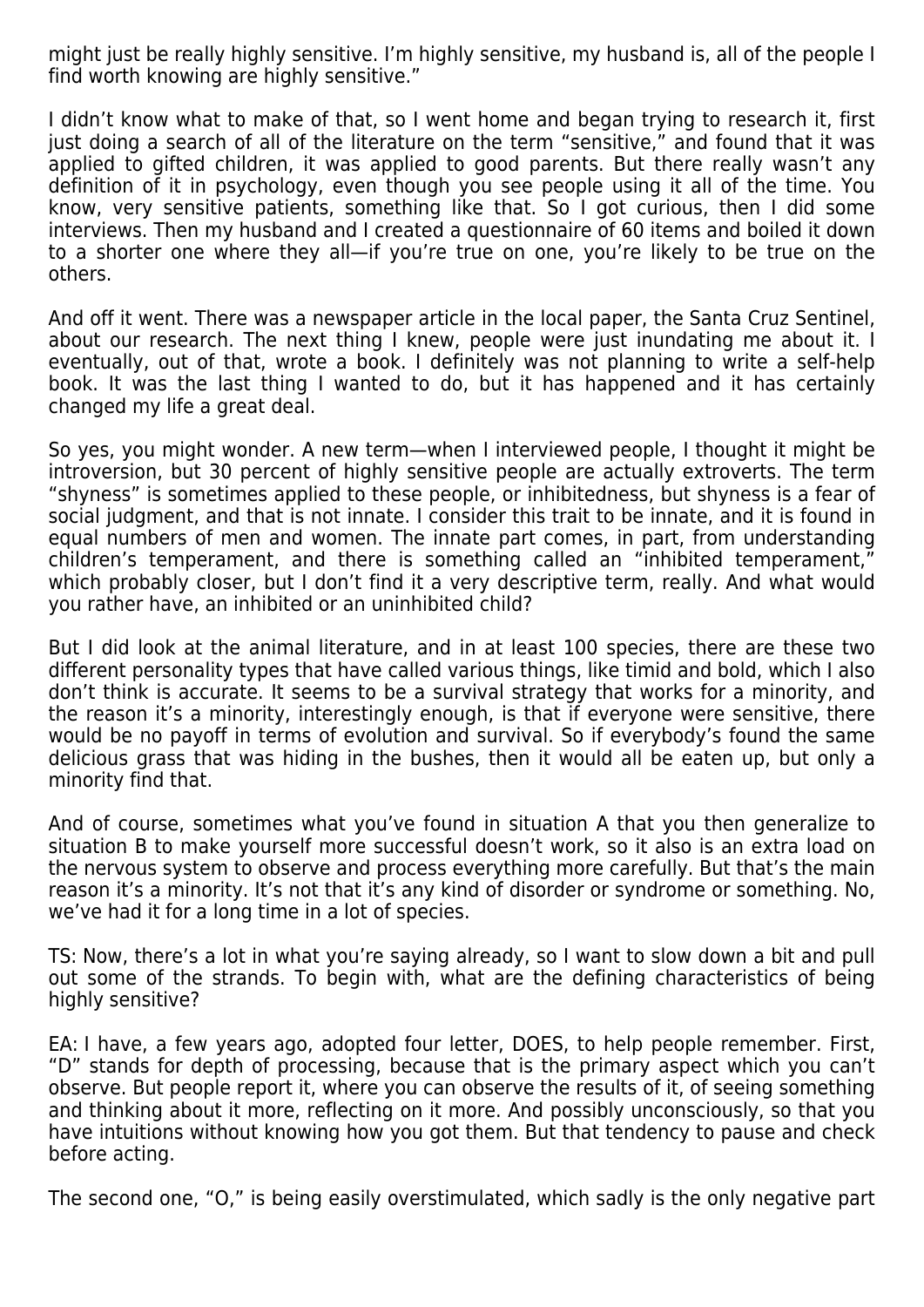of the trait, but it's a big one. People, with all of this processing, if they're processing everything that happens to them, their neurotransmitters get worn out sooner. "E" stands for emotional responsiveness and empathy. We see from brain studies that they have more empathy when seeing pictures of unhappy people, including their partners. And emotionally responsive? Well, they have—both positive and negative emotions are stronger. We know, actually, the positive is even more different than the negative. I argue that the emotional part is what causes the depth of processing, because we don't process anything if we don't have some emotional reason to do it.

That's why people are given tests, to make them worried about failing if they don't study a lot. Even remembering a phone number, we have some emotional reason for needing that phone number, or we wouldn't remember it.

And the last one, "S," is sensitive to subtle stimuli, which it's kind of clear what that is.

TS: And is someone either highly sensitive or not, or could you be somewhere in the middle like, "I'm a little highly sensitive, but I'm not very highly sensitive?"

EA: Right. Well, we've tried to do research on that and got various answers. But right now, what it looks like is that there are three rather distinct groups. One is highly sensitive, one are the moderate people, and there's a low end. But each of them, interestingly, has a normal curve within its category, rather than being a bell-shaped curve where most people are in the middle. More people are in the middle, but it's not … It's 30 percent, 30 percent at either one, and then about 40 percent in the middle.

Now at the other end, it's interesting, because we have people who are very low in sensitivity, and we sometimes see this in children or in adults where there tends to be impulsiveness, maybe a little bit less empathy, maybe successful in other ways, but there is that group. On the self-test that's on my website and my books, there are people who say yes to every item, and there are people who say no to every item. There's definitely a middle group, so yes, you could fall into that middle group.

TS: So when you talk about a percentage of the population that identifies as being highly sensitive, I think you said 20 percent of the population, are those the people who grade in that high category?

EA: Yes. And there's 15 to 30 percent, but I'd say 20 percent makes it easy. But it's around there. It's too high, again, to be a disadvantage or a disorder. It wouldn't keep appearing in the gene pool for so long.

TS: And when you say this quality is innate, and now you're referring to the gene pool, what you mean is that this is inherited? That you're born this way, it's not an adaptation?

EA: Right. Right. Although there are lots of people who are highly sensitive who are in families where people are not highly sensitive, and Jay Belsky who does a lot of research on this and other things, he argues that people—that in a family, there'll be one person who's highly sensitive and one who's not, because this is an evolutionary advantage, for the family to have both types of children if they have more than one. I always tease him. I say, "Well, how does the mother's womb know the kind of baby to have next?" He says, "I don't know, but I know it's true." And it is funny that you do see that combination a lot. But if you start inquiring into the extended family, you always find highly sensitive people.

We know it's genetic partly from twin studies. We do have some genes identified, but the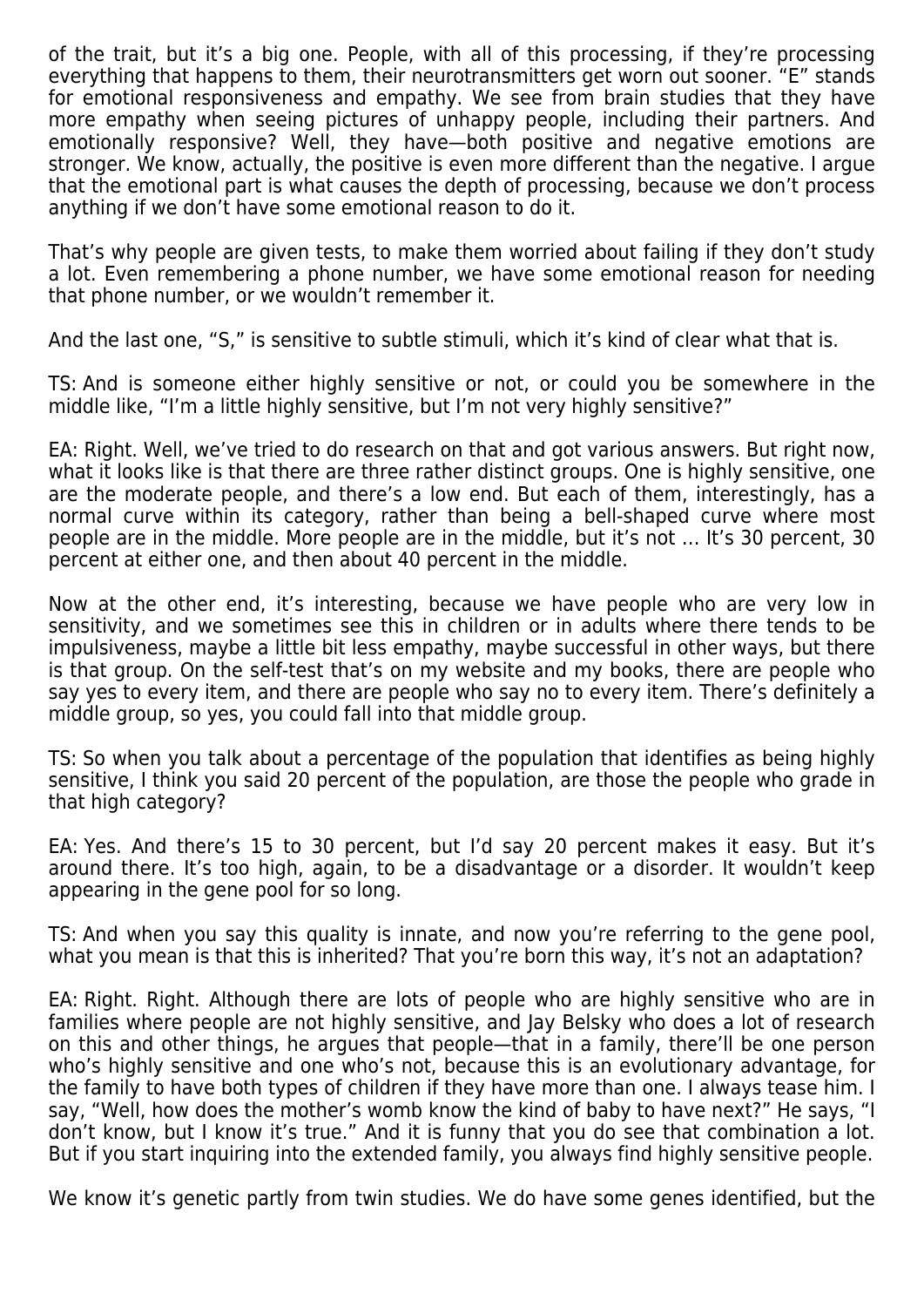whole thing with candidate genes, like the short serotonin allele, is now passé in the research regime. What we thought we might have had a grasp on we no longer say, except through the animal studies and the twin studies.

TS: OK. And then, help me understand the animal studies. How are we studying these different species and what are we looking for?

EA: Well, a biologist—interestingly, I was contacted by a biologist who said, "I'm beginning to be convinced this is a general trait. I've been studying it in different species, but if humans have it, too ..." So we're saying, "Look, animals have it, too." They're saying, "Look, humans have it, too." Well, I'll give you an example. A couple of examples. Well, three examples maybe.

TS: Sure.

EA: Quickly. One is, David Sloan Wilson did these studies on pumpkinseed sunfish in which he went out and trapped some of the sunfish and then couldn't trap the others. So he called them "timid versus bold," I called them "smart versus stupid."[Laughs] But the ones that couldn't be trapped easily, they then went out and got them all in a huge net and brought them in and compared their behaviors in the lab. They were the same species, and yet many things about them were different. Not only their behavior, but they had different parasites and all kinds of differences. And it was about 20 percent of the fish that had this characteristic, this way of behaving.

And fruit flies, there are sitters and rovers. Rovers are flying around more, sitters are apparently watching for what they're looking for before they just start flying around. And in rhesus monkey macaques—Steven Sumi did research on them and he called them "uptight" and "laid back, " because the uptight ones were more anxious. But he also found that, when you took the uptight ones and gave them to particularly skilled mothers to mother, they became the leaders of the troops. I imagine because they were good at observing the power relationships and the best way to get what they wanted.

So I think that brings us to the subject of differential susceptibility, which is that we keep finding with humans—and with animals, too—raised well, they can be leaders. Raised poorly, they do worse than others. They have more depression, more anxiety than other people. An important point for raising sensitive children, of course, as well as for interventions and all for adults, sensitive people probably do much better in psychotherapy in terms of improving, but there's probably a lot more of them in therapy because they're more damaged by the same kind of childhood than another person would be.

TS: Now in addition to being a researcher yourself, you identify as a highly sensitive person. Is that true?

EA: Oh, yes. Oh, yes.

TS: Would you say are you a highly, highly sensitive person?

EA: Yes. I answered yes to all of the items on the self-test, maybe because I wrote it! [Laughs] But it was based on these interviews, and actually, we're in the process of revising it a bit. I didn't know it until that person said that to me, and then I began to think about it and try to learn more about it.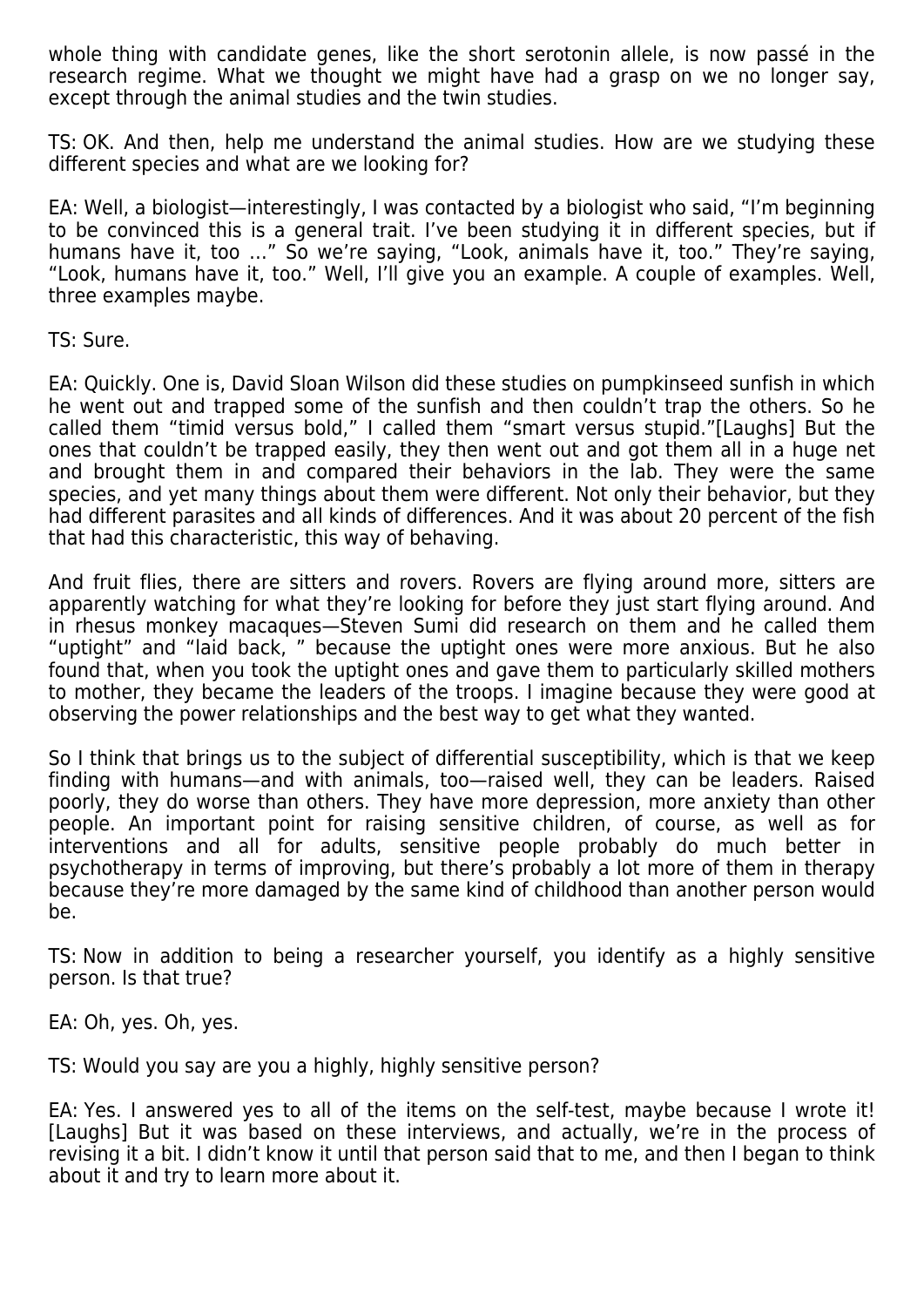TS: Which brings me to a different kind of HSP question, a Highly Skeptical Person question for a moment.

EA: Sure.

TS: Believe it or not, even here at Sounds True, some people have expressed skepticism about the highly sensitive person. They're like, "Wait a second. Is this some way that we've created a positive framing for someone's intense sensitivity that really is making them, in many ways, hard to function in the world, but now it's being described as this beautiful, fabulous, exquisite sensitivity, when really it's like they're a hot-house flower?" or something like that. What do you think about that?

EA: Well, two things. One, it's almost always men who say that. I find men have a real complex about sensitivity, whether they are or not. I tease them when I'm being interviewed, and I've seen this so often, that it's either criticized or made a joke of. And sensitivity for a man—I wish that term was not the term I was using, because it's really hard for men just to have that word around them. So that's one source of skepticism is just tension around the concept of, "Boy, I sure don't want to be somebody like that," and "Maybe they're all just pitiful things?"

The other point is that the sensitive people we do notice are those who've had a harder childhood, who are more anxious, more depressed, more easily wounded because they have low self-esteem. And the ones that are higher functioning, most people don't notice them. They blend in, they adapt. Unless you know them well, you don't know that much about their sensitivity. You know them as creative, ethical, interesting, good listeners, good at details, good at the big picture. Not that they're that superlative over other people, but that's more the impression that you get. So it is that differential susceptibility again that makes some people more noticeable than others.

TS: Now let's say somebody's listening, and they're inquiring, "Am I really a highly sensitive person? I'm not sure." Do you have a few key investigative questions they could ask themselves to help them know if they are or they're not?

EA: Sure. One is if they don't like—let's start with overstimulation. Noisy or chaotic environments, if they try to avoid those. If they prefer to avoid things like violent TV and movies. Although I have to just say that there are high sensation-seeking highly sensitive people, so that might vary for them somewhat with the violent movies if they find them very exciting and intriguing. But mostly, they avoid certain things that are dangerous or unpleasant.

So in the overstimulation realm, not being pushed to do more than they have time to do, not being able to multitask so well, and finding it difficult to perform well when they're being observed, because they get more aroused in those situations.

Now on the depth of processing side, they often—it's unpleasant for them to work at a job that doesn't have meaning. They need meaning in life and meaning in their work. They tend to have a rich, complex inner life and vivid dreams. They tend to think more about spiritual matters or philosophical matters than other people.

Emotionally, I call them emotional leaders. They usually cry more easily than others. In a situation where there should be tears, they're often the first. They probably worry a little bit more than others. We know from research that they pick up on positive things more than others, and they also show signs of increased empathy over others in brain studies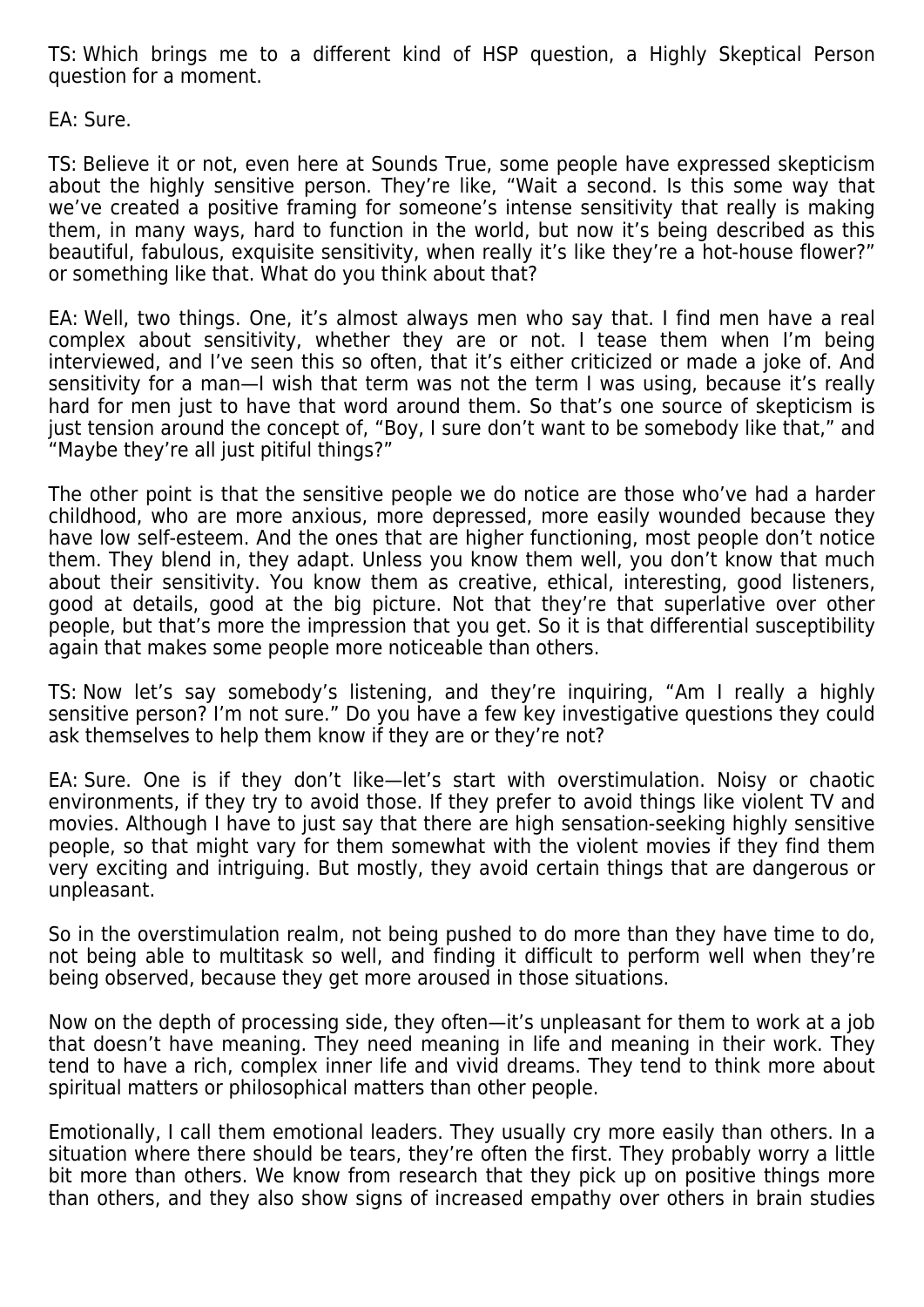of that, of the parts of the brain then light up when you've got a lot of empathy.

Things like "I feel deeply. I notice what other people are feeling." I think that's kind of obvious. The sensitivity, the subtleties would be "I noticed the birds singing" or "I notice things that other people don't seem to notice. " I once had another couple—my husband's not highly sensitive, but the husband of the other couple is, so we came down to dinner being in a hotel. We were traveling together, and I said, "OK. Who knows what pictures are on the wall?" [Laughs] And the highly sensitive husband and I knew what were on the wall, but the other two did not, because we just noticed.

TS: Well, I'm very convinced, and this is my confessional moment here, that my partner, my wife of 18 years, is an HSP. For sure. For sure. I'm still feeling out where I am in the range of things. So my question, though, to you, as someone who's married to a for-sure HSP, is what can be done as her partner, to bring out the best in her and to support her?

EA: Well, of course, there's so much in each person's personal history that may be interacting, where there's sensitivity. But the most important thing, I think, is to support her in her need for down time, for alone time, which is hard in a relationship. I just had a very intense seven days, and I was going to go hiking with my husband yesterday, and I said, "You know what? I need to go alone." And he immediately understood. Of course, he's talked about this to his therapist, that he needs to understand not to take it personally. It's good that they know when you're coming back, so you have a perfect right to say, "Take the day off, but will you be home for dinner?" So there's that.

I think we have—it depends on whether she tends to overwork herself. There's a whole problem with boundaries and boundaries with people, not—because of our empathy, we tend to want to do more than maybe we should for other people, including our partner possibly. So just seeing that the person's not overly stressed.

In conflicts, sensitive people will often cave in, because they don't want to get into an argument. So good conflict resolution skills are important, including stopping if either person is getting really agitated and taking a 20-minute break until the nervous system calms down, and letting them know that you feel that their sensitivity is a positive thing. When I was writing The Highly Sensitive Person, when I wrote the chapter on relationships, I wrote about what an advantage it could be to be with a less sensitive partner. I had my husband read it, and he said, "Well, you don't get it. You don't get the advantages from me of being with you, a sensitive person." So you need to look at what you get from your partner and be sure that she knows that so that she can see the pluses of her sensitivity even in your eyes, or especially in your eyes.

TS: That does seem like a very important thing. Now there are all of these positives, but it can also be challenging, truth be told. I'm sure your husband has faced that?

EA: Oh yes. If you want to name a challenge, we can talk about it.

TS: Well, just a—you mentioned the overstimulation, so if somebody's very environmentally sensitive, you could walk into a hotel, "No, I can't stay here. This is not going to work for me. No, this place is not going to work for me." Just a very—a sense of super particularity about things.

EA: Yes. Well, we can be considered fussy and high maintenance. My husband now knows to always ask for a quiet table in a restaurant. He always asks for the top floor rooms, so there's no one over me, and not near elevators and ice machines. He does this just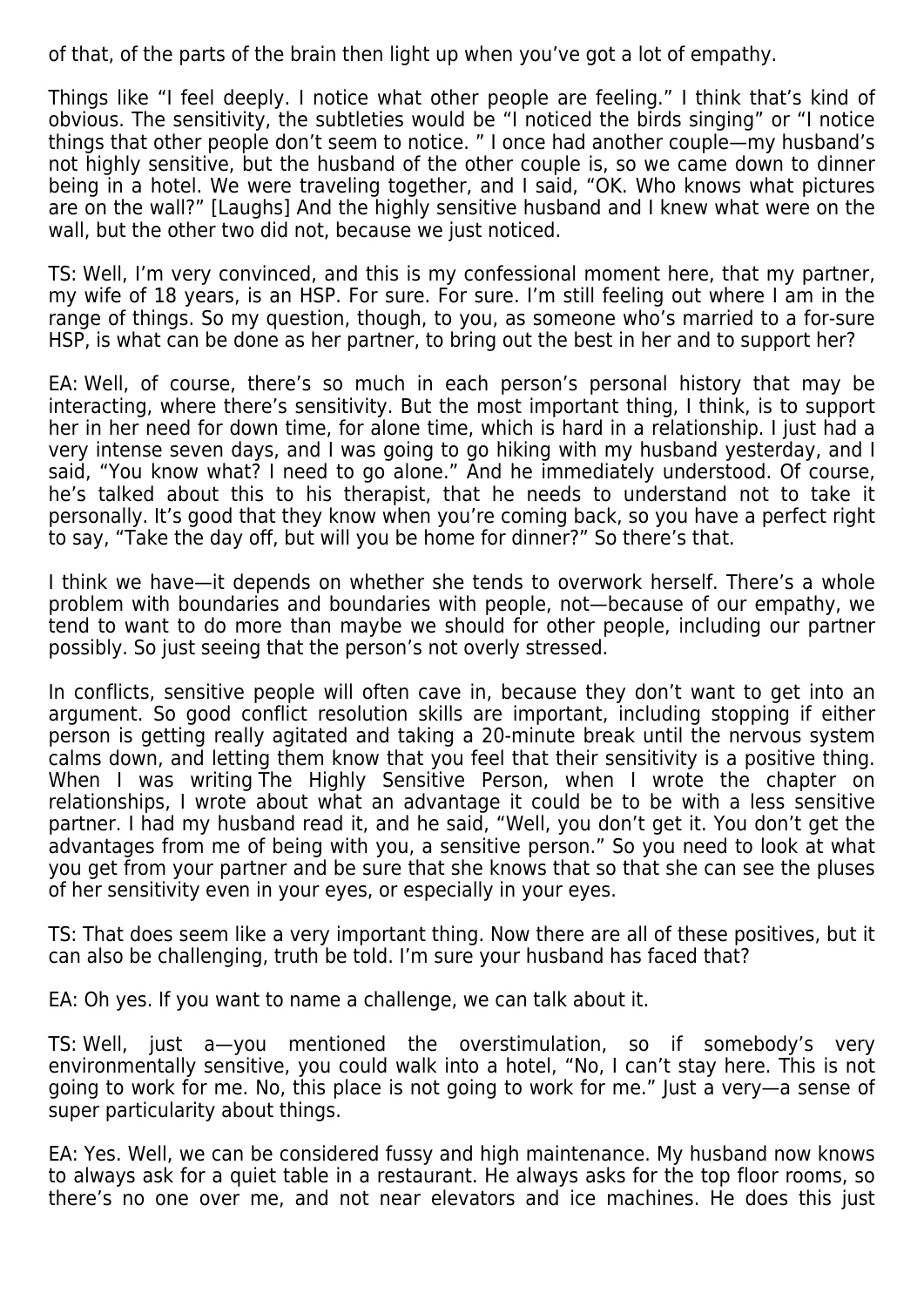regularly, and of course, actually he finds he likes these things better himself. But some sensitive people won't speak up about these things, and that can be worse in a way, if they're suffering and the suffering eventually comes out in other ways.

But I always tell sensitive people you can't use it as a club. If this is the best that can be done, then you just have to shut up and—

TS: [Yes.]Which, I think, is maybe some of the reason there can be negativity sometimes towards the HSPs, is it can be a kind of tyranny, if you will, their HSP quality.

EA: Oh, yes. It could.

TS: How does the HSP person avoid falling into that, the tyranny of it?

EA: I think empathy. Thinking about the other person's situation. They can't change any more than you can change, so there has to be compromise. There can be some joy in compromise. You'd like the other person to know that you are compromising, so you get some brownie points for that. I think it's necessary. I don't know—I think if a person understands they're highly sensitive, that can be an issue in the beginning, that tendency to suddenly feel you're right. I always say, when you find out you're highly sensitive, don't go home and expect your partner to necessarily be overjoyed, because they know that the power in the relationship is going to shift.

This person is going to start asking for things they didn't ask for before, because they understand that they're different and they need these things or they don't like these things. They're not going to go anymore to professional basketball games, it's just too noisy, even though that was the partner's favorite thing to do and the other person went along because it seemed like the right thing to do. But compromise is at the heart of all relationships, and being able to talk about the conflicts.

I think if, in sense, the person is told that they seem to be using it as a club, it certainly is the beginning of a conversation. Certainly, you don't use it if it's not actually what's going on. You have to try to realize, "Well, I'm not going to my partner's family reunion because I don't like her relatives, but I'm going to say that it's too overstimulating." No. You have to be more honest than that.

TS: So we've been talking about how a partner can take care of their HSP partner, but how does the highly sensitive person, besides making sure that they have the alone time they need, how does the highly sensitive person take care of their own sensitivity?

EA: Oh, on their own, you mean?

TS: Yes.

EA: I thought you were going to ask how they take care of their less sensitive partner?

- TS: No. No. How do they take care of their own sensitivity?
- EA: [Laughs] But that's important.
- TS: Well, you could answer both.

EA: OK. Well, I'll first say that I noticed so many things that my husband needs before he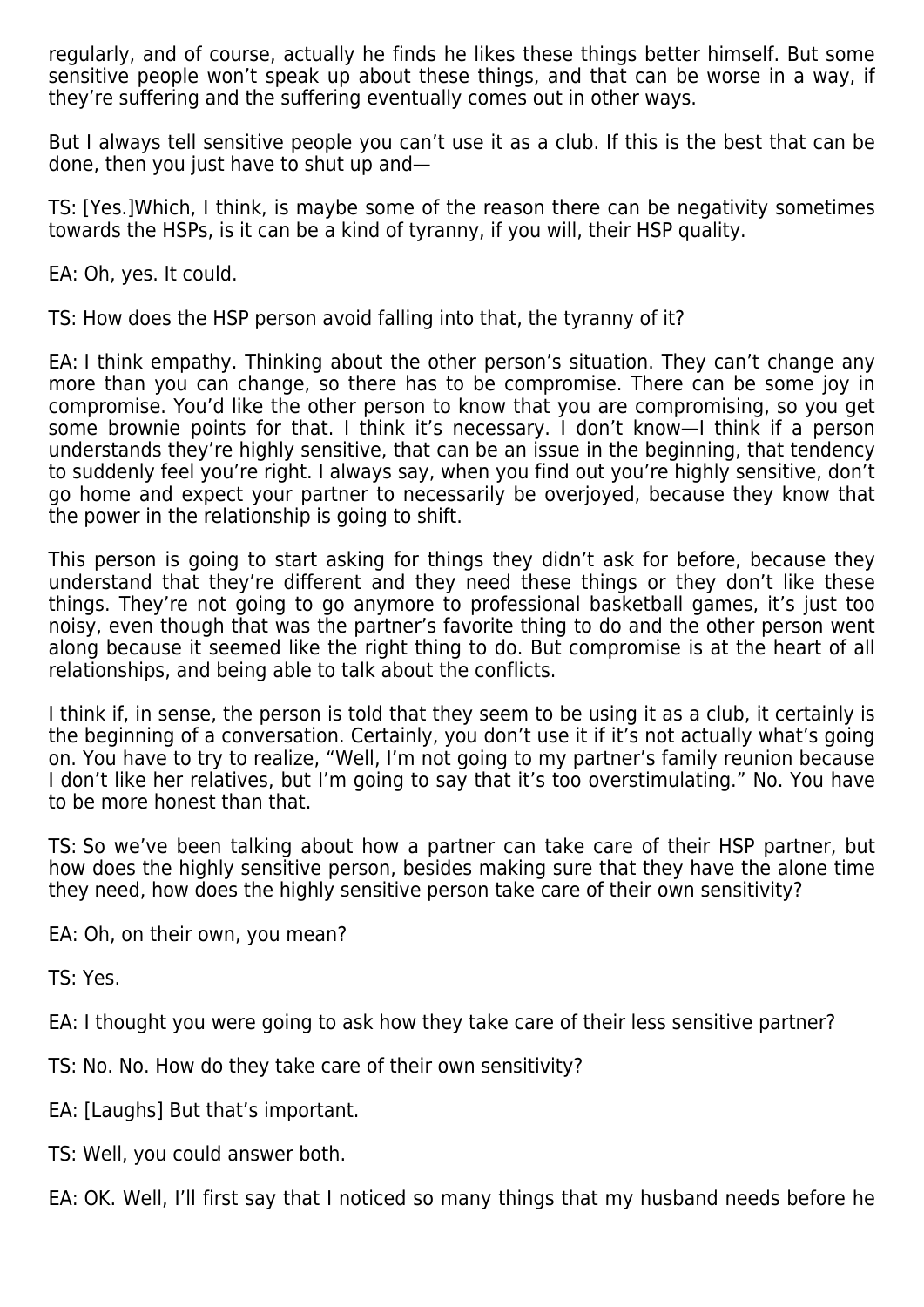notices it. I tend to see that we have enough insurance, I get him to the doctor more. A lot of women do that for men, but I'm usually aware of what he needs before he knows that he needs it. Now how I take care of myself, besides the downtime, is certainly planning my life so that, in general, I'm not overstimulated and I'm healthy and get enough exercise and all of that, and that is a constant, constant job.

I think trusting in myself that the sensitivity is real, and knowing some other highly sensitive people—which also gives you a perspective on the trait, that maybe you can step back and say, "Well, that highly sensitive person is obnoxious." We're not all angels, by any means, and what is it in that person? And it is sometimes being fussy or demanding, which then can help a person correct their own personality.

Healing—you know, the biggest factor in the success of relationships, by far and away—my husband studies close relationships and has been doing that all of his life, adult life, and the biggest factor is the mental health of each of the people in the relationship. So very often, if there is a problem with the relationship, one has to look to one's own complexes, one's own childhood, one's own issues, and not just to the sensitivity, to heal oneself, to take care of oneself, as well as helping out the relationship.

So if there's a lot of trauma in the past or unhappy childhood, I really recommend sensitive people find a therapist, a good therapist, a therapist who understands sensitivity so you're not having to hassle through that, and someone who can deal well with the particular issues that that person has. And, really, designing a lifestyle that works for your sensitivity and not trying to be like your partner or like other people. It's hard for me when I need to quit and my husband's still working, but I need to quit, so I stop. These days we're becoming more aware that he needed to quit when I quit, but he just wasn't aware of it.

TS: So we've been talking about when you're in a relationship with someone who's not an HSP, and you are. Do two people with high sensitivity often end up partnering together? What's that like?

EA: Well, not more than others. I'll say we're doing a huge data analysis, a lot of stuff that we had where—it's through the HSP scale and through some studies my husband was doing. And we'll see whether this holds up, but so far it looks as though—being sensitive or not, being with a partner who's sensitive or not, none of it makes that much difference for the quality of the marriage, as people report the quality of their relationship.

So it's good not to get too hung up on "My problem is that we're both sensitive, or one of us is not," it's not really the issue usually. But two sensitive people, if they both need down time but there's something that has to be done, of course there's more negotiation to do there. If one partner's getting overstimulated from overwork or whatever and not taking care of themselves, that can also be quite annoying to the person who is taking care of themselves.

There's always a question of who does have to do more work, parenting or earning money or whatever, and sometimes one person that has more skill but then also is more overstimulated, and that kind of thing has to be negotiated. I think, sometimes, a couple together who are both highly sensitive might have low couple self-esteem, because maybe they decide not to have a third child, or they're not—together, their combined earnings are not as much as most other couples because they're both doing meaningful work, which often means it's not well-paid work.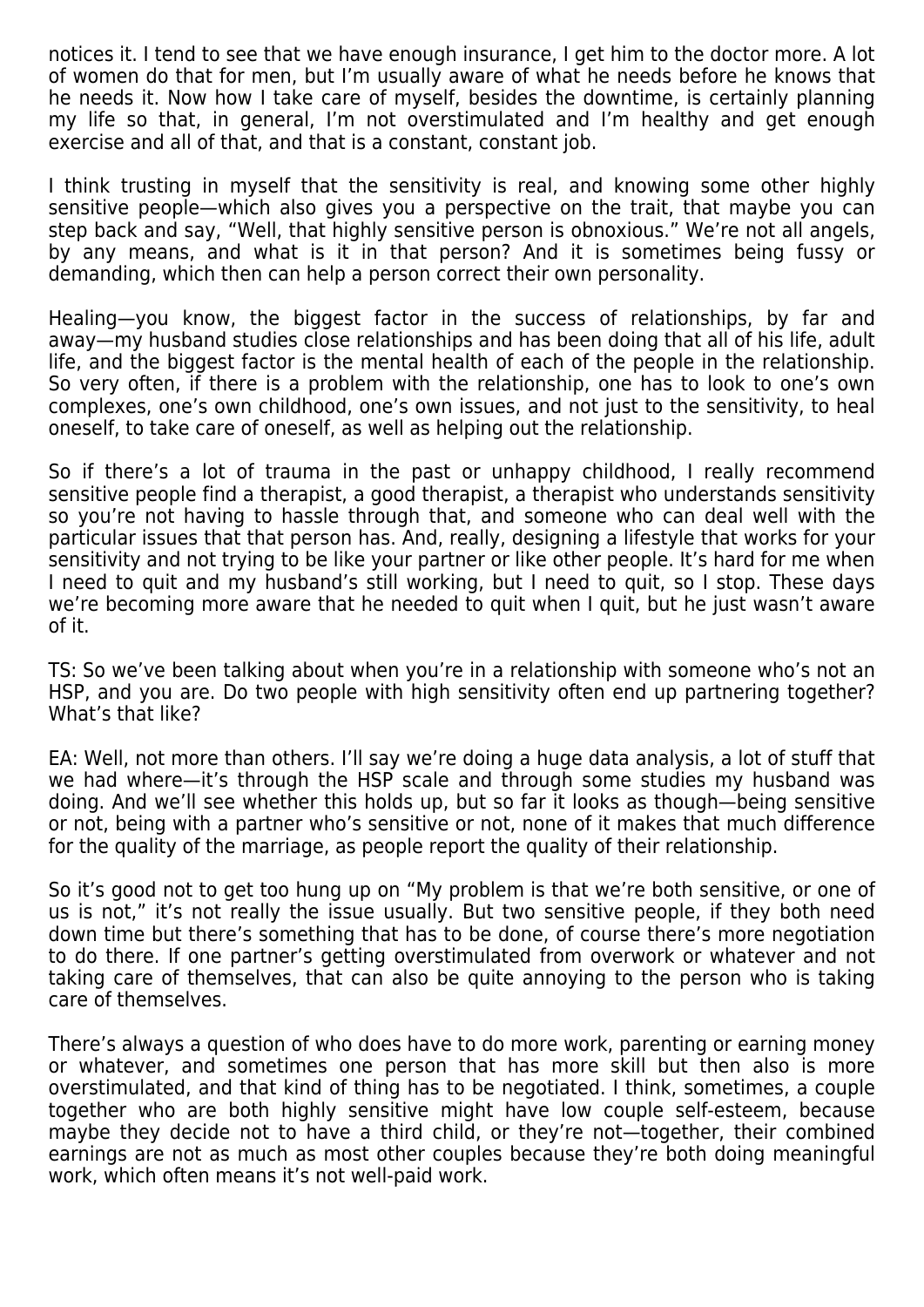Those kinds of things happen until they get a chance to compare another couple in a deeper way. My husband—I don't know if you've ever heard of, quote, the "36 Questions"? But he designed these to help people get closer in the laboratory, but they got on the Internet and went viral. But one of the studies he found was that two couples doing the 36 questions … what happens is you answer questions that are not very self-disclosing, but interesting. Like, "Who would you have dinner with if you could have dinner with anybody past or present?" They're interesting questions. And then it gets into more, "Tell me about your relationship with your mother," or "Name three things you like about the other person." So it gets more intimate, things that build intimacy in the way of self-disclosure.

But he's found that couples doing this with another couple also get closer not only to the other couple, but they feel better about each other. I think this gives people a chance to compare themselves to others, and they say, "Oh. I've got a pretty good partner, and we've got a pretty good relationship." That's probably even more important to sensitive people.

I think both of them tend to, maybe, consider their relationship their quiet home sanctuary, but that can get boring. And another thing that my husband and I have researched a lot is the importance of exciting, novel activities in a relationship. But just going out every Friday night to a restaurant or to a movie actually, in some cases, makes a relationship worse because they're being bored by each other, than if they've come up with things that they've never done before. Not anything that's scary, but maybe they've never been together to a baseball game, or they've never gone to the opera. Or they've never gone horseback riding.

So they try something that they're both willing to do, and it makes them feel really good about the relationship. After all, when we fall in love, we're expanding and growing. But then, after a while, that excitement goes, and then we need another way of getting that in. I think that would be very important for two sensitive people.

TS: Now I want to make sure that I understand something, Elaine. It seems like you've implied, and maybe you've stated it but I just don't totally get it, that this trait of highly sensitivity has a lot of evolutionary value, and that's why it's in us as humans, but also in other species. Help me understand the evolutionary value.

EA: Well, it's the choices we make. In animals, they actually did a computer simulation of how this works. If there's a patch of good grass and there's a patch of not so good grass, part of the simulation involves, "How much better is one patch than the other?" And then you have an individual that notices patch A is better than patch B, then proceeds in time and space to another place where two patches are different and, because of having noticed this subtle difference, is able to get good grass again.

Now, this doesn't always work this way, because there's not always enough difference, but I think sensitive people are probably the first people to be bothered by secondhand smoke, pay attention to additives in food, to be concerned about their weight, or various things that we've eventually found out are important for everybody, but maybe sensitive people noticed it more. They're not always right. Sometimes they're way off on their crazy health ideas or whatever, but that's not always true.

I think raising children—I don't know whether they have more or less children now that people have a choice about that, but if they can get their child safely to adulthood, even by a small percentage, that's an evolutionary advantage. The simplest way I describe it is,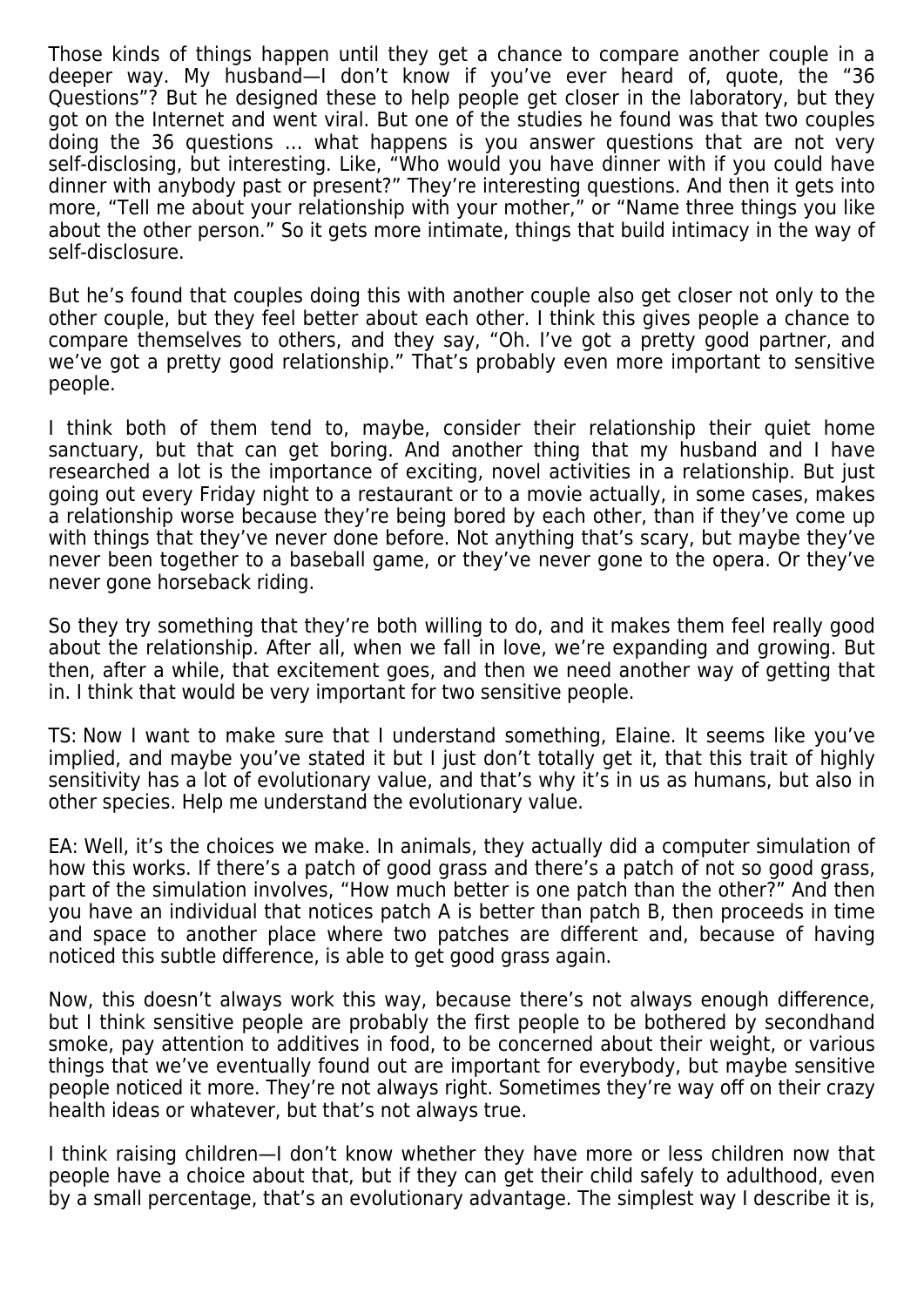if there's a traffic jam and such a person has, just out of the pleasure of it, studied the local map, driven on different streets, explored, and when there's a traffic jam that they know a shortcut and the other people don't. If everybody knew the shortcut, it wouldn't be a shortcut anymore. That's why it being a minority is so important.

Now suppose you're trying to get out of town because of a forest fire, and you know some routes other people don't know? You're not unwilling to share them, but you do know them and you take them, then there's another survival advantage. I think it's a little bit harder to see in humans, because we don't have those kind of statistics. I laugh that sensitive people know where the fire exits are, but they're considered OCD about that until there's a fire.

So we might worry about a lot of things needlessly, but then we also might be doing things to protect ourselves from robberies, say, or a break-in, that is protecting us. But we don't have statistics on that. Prevention is one of the hardest things to study, because if it didn't happen, then you don't know what caused it not to happen.

TS: Now can we address the highly skeptical person again? Is that OK?

EA: Oh, absolutely.

TS: You're a researcher, so you're comfortable with it.

EA: I've heard it all. I've heard it all.

TS: You have? OK. So I'm imagining that someone's listening and saying, "All of these qualities, it makes sense to me. But coming up with this as a label, as a category, do we know enough? Is there really enough science to support that? Or in 20, 30 years may we find that these characteristics were really better explained by some different model?" What would you say to that?

EA: Well, as a scientist I would say, "Yes, that's the way science works." We keep gathering research, and maybe the model gets changed. I have no problem with that. But after you've accumulated a certain amount of data, you also are supposed to start talking about that to each other and a little bit to the public if it seems the public wants to know, which this thing has taken off. I had no expectation that this would be—if you Google "highly sensitive person, " to me it's a nightmare out there, how much stuff is out there, some of it nonsense and some of it not.

I couldn't stop that, but that's something that some skeptics might find especially questionable, is what is all of this big to-do about this? But there are now over 80 studies published about the trait, not just by me, but by other people, with all kinds of different findings. Some of them, I would say, have better methods than others, but it would be wrong to deny it, certainly wrong to say, "The name I gave it and the way I've described it is perfect." No, I expect that to change with time.

TS: And when you say it's a "trait," what does that mean, that it's a trait?

EA: Well, I'll say temperament trait is a better way to put it, because a personality trait we think is an interaction of a person's life history and what they were born with. I'm talking about this more as something you were born with. In contrast to, say, PTSD, which can look similar, because people can become highly sensitive to certain stimuli, but not to all stimuli. Not to positive stimuli, and not from before the trauma. So there are differences,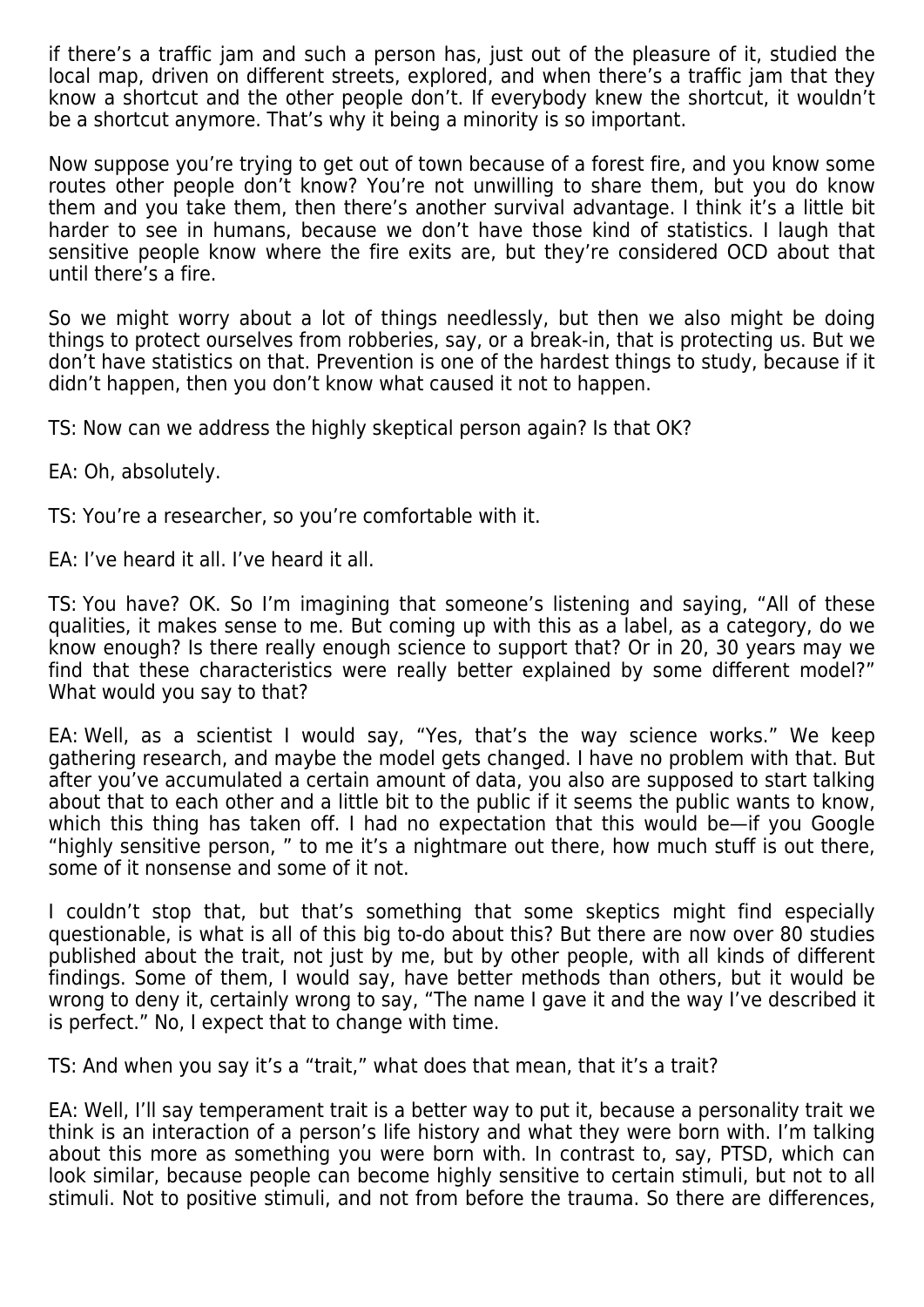even though they have similarities.

For something to be innate, it's hard to tease out in an adult, but not that hard. It's something that people said about the child from almost the time they were born, whether it was in positive or negative terms, "This child was very sensitive." We know children differ. What we term that, is—"shyness" we've used, "inhibitedness" we've used, "negative" we've used, because they cry more in some situations, but not in all.

TS: Now Elaine, you've written a book on The Highly Sensitive Child, The Highly Sensitive Person in Love—I mean, I think it's fair to say that you've dedicated the last 25 years of your life to studying this trait of high sensitivity. I read that some people even call you the "Queen of HSP." But here's what I'm interested in knowing. What's been the hardest for you, personally, about being someone that has HSP? What's really challenged you the most?

EA: That's a very good question. I might take it out of that. I suppose that, socially, I still wish that I had time for more friends. But even if I had time, I might not be as sociable as other people, and I've talked about extrovert envy. If it looks like people have lots of friends, even if they're highly sensitive, and they enjoy getting together with other people, it looks to me like they're having a good time. And I'm not of that sort, and it probably is as much from my childhood as my sensitivity, so it's a little bit hard to sort out.

Like in a conversation, that thing I said about thinking about what people are saying and they've already moved on by the time you have something to say, I often feel that in conversations. I could have a good conversation one on one with a person, probably, given enough time with them, but I'm not as quick and skilled at it as I would like to be.

TS: Extrovert envy? That's interesting.

EA: Yes. I have one son, so my son and my husband and I are together in the car, and they get going talking and I start to fall out, listening to them, but I realize that I'm not saying anything. I'd like to be engaged, but if it's only one of them, then it works fine.

TS: As you know, Elaine, Sounds True publishes a lot of material that's about spiritual wisdom and spiritual teachings. I'm curious to know if you've seen any correlation between HSP, being a highly sensitive person, and a real interest and commitment to spirituality? Is there any correlation?

EA: Well, I refuse to do the actual research study in which I find sensitive people are more spiritual. [Laughs] It seems like a really mean thing to do. I don't want to do that. But I did find an article. The title of it—I actually got it out so I could say it—"The Evolution of Religious Capacity in the Genus Homo." It's in Zygon: Journal of Religion and Science. And these people talk about my trait—my trait? I mean my term. "Sensory processing sensitivity" is the term I use in research, and they say that they think of this as the sine qua non, the necessity for religion to have evolved in human beings, was for some of them to be sensitive.

I think you can see the logic in that in many different ways. If you process things more deeply, then you're going to think about life and death, and where it comes from, where it goes to. You're going to notice differences in states of consciousness in yourself and in others, and perhaps begin to notice how to cultivate higher states. I think they were naturally the shamans, and later on, what I call the "priestly advisors." In the European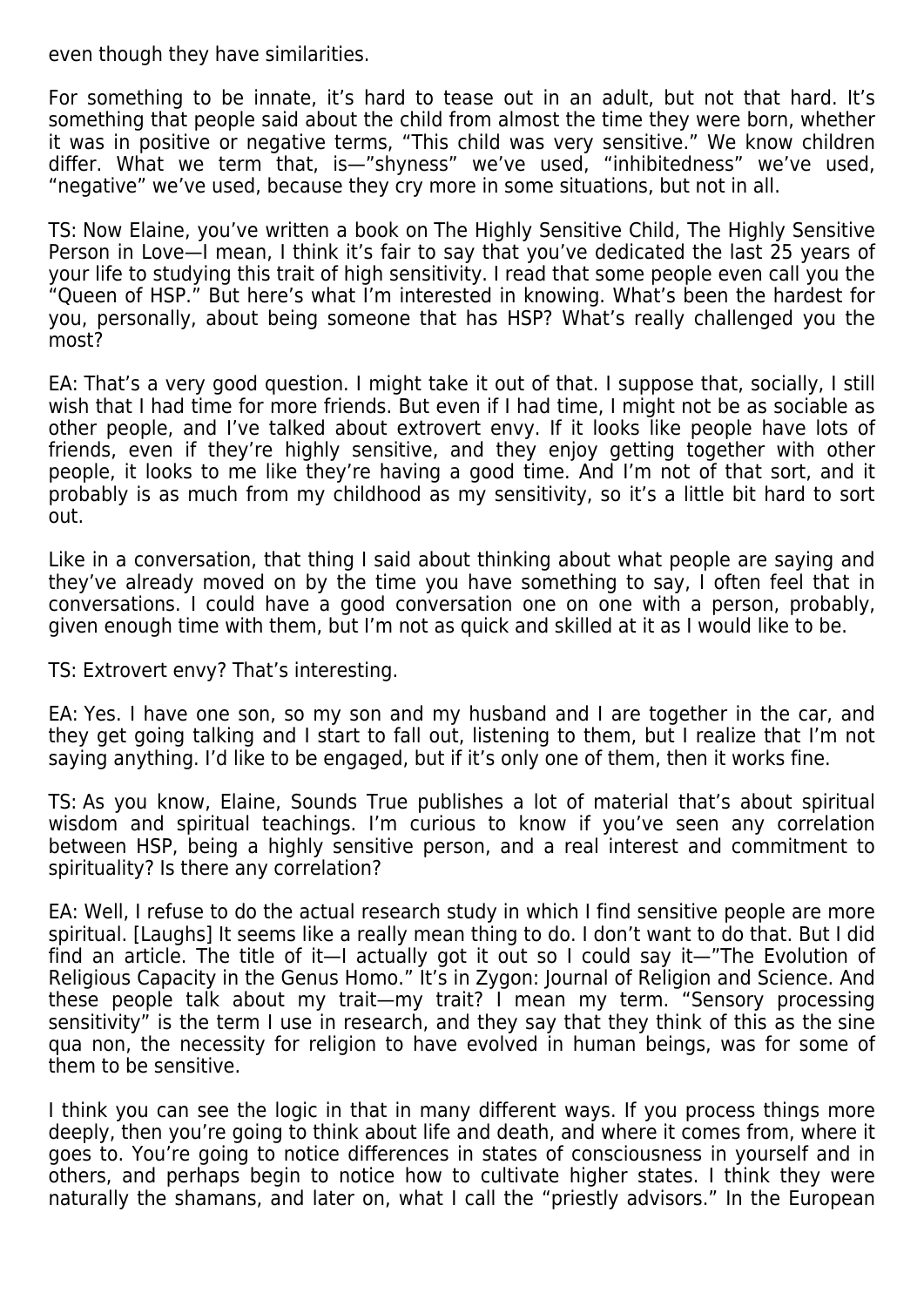cultures, there's warrior kings and those who advise them, and I think the sensitive people were probably often the advisors. Astrologists or astronomers who noticed how seasons worked and had knowledge about medicine and all of that, they just naturally fell into that, so I expect them to have an interest in that now.

When I was doing my interviews, they were two-hour interviews. I don't know how I ever survived them, but I was younger then. Two, two-and-a-half hour interviews, and I had questions in order, and the spiritual ones were the last. But people always talked about their spirituality before I got to the end. And all kinds of things—seeing angels, being devoutly religious in their religion, being devoutly atheist but having a strong feeling about it. It goes in all directions.

TS: It's interesting having this conversation with you, Elaine. One of the things that I sense is that you're a highly intuitive person. You haven't used that word to describe people who have HSP. What do you think about high intuition and HSP?

EA: Well, I think it's a natural, because if you are noticing subtleties and processing them—not all processing is conscious. We don't know quite what to call the processing of a fruit fly or a pumpkinseed sunfish, yet those pumpkinseed sunfish knew how to avoid a trap. What were they doing with that information they were gathering, watching the scientists put those things in the pond? We don't know.

But I call intuition knowing things without knowing how you know them. Carl Jung called that one of the four functions that humans have. You can know things wrong with intuition, just as you can know things wrong with thinking or feeling or sensing. But it is a way to know things.

TS: Elaine, just one final question. I'm wanting to support the transformation that you went through in your life and listeners' lives, which is moving from, "All of this sensitivity has me feeling like, perhaps I don't fit in. Perhaps how I am doesn't work?"

EA: "There's something wrong with me." Right. Right.

TS: Yes, "There's something wrong with me." Moving from that to a sense of, "I am part of an evolutionary type of exquisite knowing that's moving us forward." What can you say here at the end that can support people in having that view of HSP?

EA: Well, first, believe it's real. It's really important. You can just read the research on my website. You can use Google Scholar to bring up the study. "Sensory processing sensitivity" is the term there. You need to meet some other sensitive people, and there are events where that can happen, so that you also get a sense that it's real. I think that's probably the most important thing. As you get the sense of it being real, you get the sense of the positive qualities that are there. If there are negative parts that are coming up for you, that probably means that one needs some healing.

Also, reframing your childhood, because you can look back and say, "Gee. Why'd I do that, and everybody said this?" Or even in your adulthood, "Why didn't I take that job?" Or, "Why did that relationship fail?" Very often you can see it in terms of your sensitivity, and then that changes how you view yourself. It's helping a lot that it's becoming better known, and therefore when you do bring up the subject, a lot more people are understanding. Then you have better answers for the skeptics if you have a better understanding yourself. It's going to take time, but I do think that we have real potential to lead in the world.